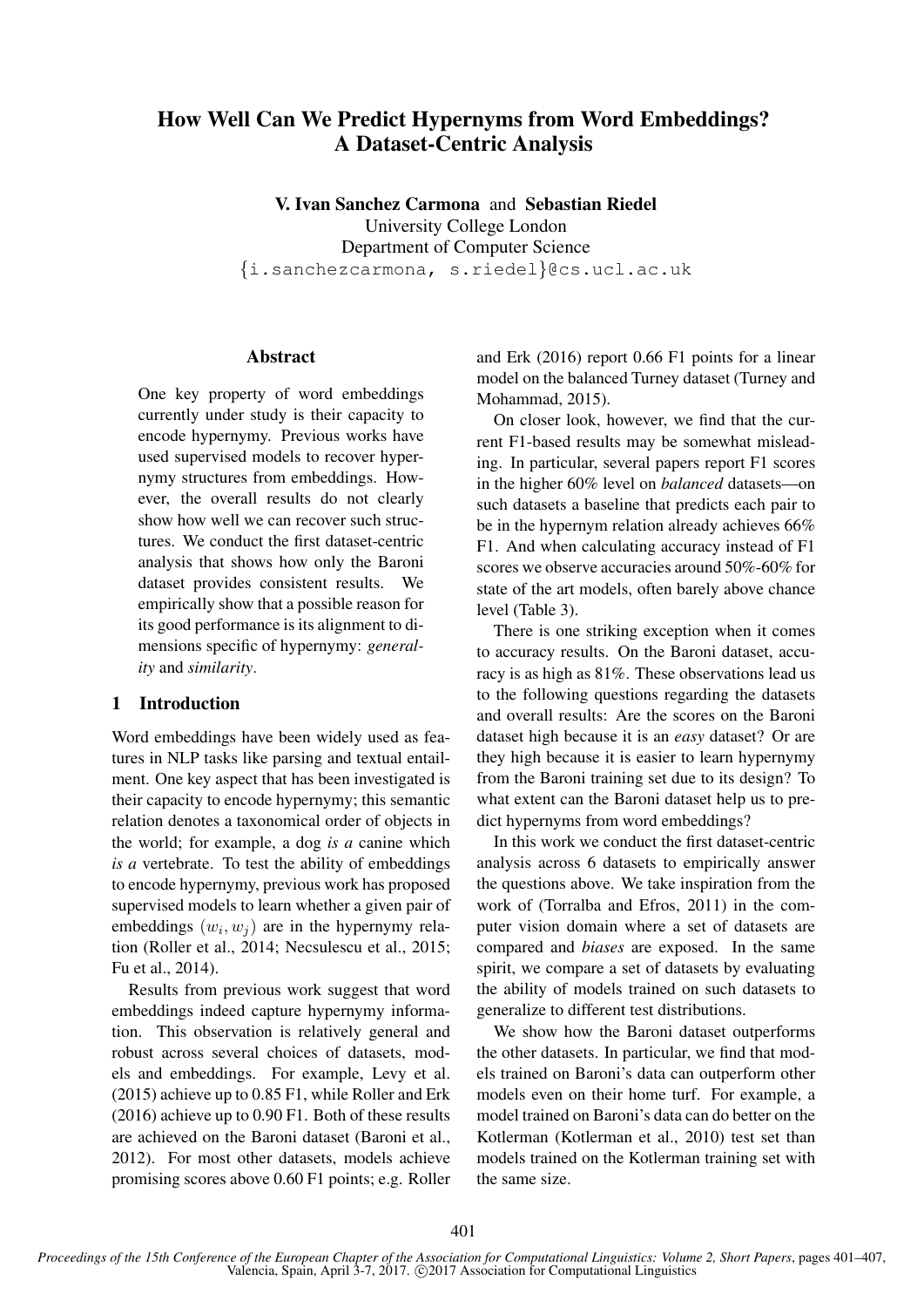Furthermore, we show that the Baroni dataset seems to exhibit a pronounced behaviour along two dimensions known to be relevant for hypernymy: *generality* and *similarity*. This behaviour appears to be important for the success of Baroni's dataset: if we filter and resample other training datasets with respect to this behaviour, we generally achieve better results.

# 2 Background

We first give a brief overview of hypernymy detection, important findings in this domain, and then relevant work on dataset analysis.

## 2.1 Supervised Hypernym Detection

The task is posed as a binary classification problem. An instance pair is composed of two embeddings, e.g.  $(w_{cat}, w_{animal}, positive)$ . A vector operation such as concatenation (*concat*) or difference (*diff*) is then applied to both embeddings. Vylomova et al. (2016) learned a range of semantic relations, including hypernymy, using the *diff* operator and achieved positive results. Roller and Erk (2016) showed that *concat* with a logistic regression classifier learns to extract Hearst patterns (*such as*, *including*, etc.) from distributional vectors.

Weeds et al. (2014) and Vylomova et al. (2016) described the *lexical memorization* phenomenon: a classifier learns that a word  $w_i$  is hyponym of a word  $w_i$  based on the frequency of  $w_i$  appearing in the hypernym slot in positive pairs. In order to avoid high scores at test time due to this effect, Weeds et al. (2014) suggest having disjoint vocabularies between training and test sets.

## 2.2 Dataset Analysis

Torralba and Efros (2011) compared a set of object recognition datasets by testing each of them across different test distributions. In order to fairly compare these datasets, Torralba and Efros (2011) first eliminated some visible biases such as sample size by normalizing the datasets. In this way, other biases in the datasets were exposed such as the photographer's shooting position, or the labellers' perception, that may not be easily observable and may harm the classifier performance. Torralba and Efros (2011) concluded that some datasets are a better representation of the problem domain.

## 3 Materials

We describe both the datasets that we compare and the word embedding model that we use as features.

## 3.1 Datasets

We pick the datasets used by Levy et al. (2015) and Weeds et al. (2014) which have disjoint training and test sets.

| Dataset      | <b>Size</b> | Ratio pos/neg |
|--------------|-------------|---------------|
| Baroni       | 791         | 0.97          |
| <b>Bless</b> | 3225        | 0.12          |
| Kotlerman    | 739         | 0.45          |
| Levy         | 2932        | 0.08          |
| Turney       | 539         | 1.06          |
| Weeds        | 2033        | 0.98          |

Table 1: Summary of datasets.

Baroni Baroni et al. (2012) drew instance pairs from WordNet that were manually checked to discard noisy ones.

Bless The original dataset (Baroni and Lenci, 2011) contains several semantic relations. Levy et al. (2015) used the hypernymy pairs as positive instances and the pairs in all the other semantic relations as negative instances.

Kotlerman Kotlerman et al. (2010) adapted the lexical entailment dataset of (Zhitomirsky-Geffet and Dagan, 2009).

Levy From a set of entailing propositions of the form *(subject, verb, object)* in (Levy et al., 2014), Levy et al. (2015) extracted entailing nouns that shared two arguments to create instance pairs.

Turney Turney and Mohammad (2015) transformed the SemEval-2012 dataset (Jurgens et al., 2012) to expand from 79 to 158 semantic relations.

Weeds Weeds et al. (2014) drew instance pairs from WordNet under the constraint that none of the words in a pair must be seen in any other pair in the same role (hyponym or hypernym).

## 3.2 Word Embeddings

We pick what we believe to be one of the most representative word embedding models.

GloVe Pennington et al. (2014) designed a vector space model using a log-bilinear regression function. They learned unsupervised word embeddings from a matrix of word co-ocurrences while maintaining linear sub-structures in such space.

We do not show results on the also widely-used model of Word2Vec since we get similar results.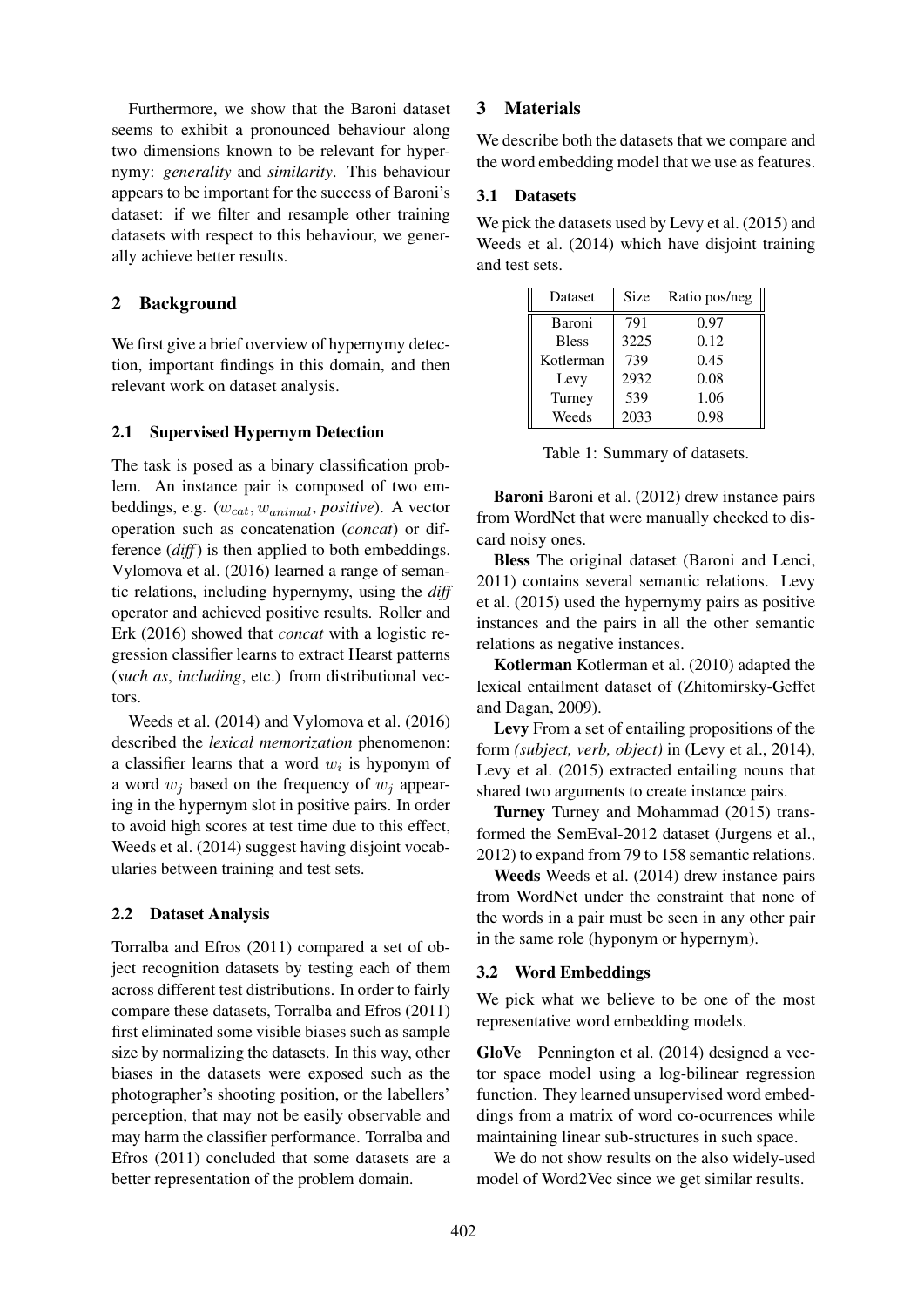### 4 Cross-test Evaluation

We evaluate the robustness of the six datasets for generalising to different test distributions. In order to fairly compare the datasets, we follow Torralba and Efros (2011) and remove biases such as sample size and imbalance by sub-sampling with replacement and uniformly at random the training sets. We obtain 20 subsets, i.e. samples, from each of the training sets. Each sample is normalized and balanced to  $400$  instances.<sup>1</sup>

We learn a model for each sample using the Scikit-learn (Pedregosa et al., 2011) package and test it on all the six test sets. We try all combinations of vector operator (*diff*, *concat*) and classifier (logistic regression, SVM). Hyperparameter tuning and model selection are performed using self-validation sets. We report AUC and accuracy scores solely for the Glove embeddings of dimensionality 50 given that the results on other embedding models are quite comparable.

#### 4.1 Ranking Pairs: AUC ROC

The Area Under the ROC Curve measures the ability of a classifier to rank positive instances with respect to negative ones independently of any threshold value. Unfortunately, this metric may throw an overoptimistic value under highly imbalanced data: a disproportional number of negative instances will push the positive ones higher in the ranking, while false positives will slightly affect the overall score (Zou et al., 2016). Therefore we balance the test sets using an under-sampling scheme.<sup>2</sup>

In Table 2 we can see that, remarkably, the Baroni dataset surpasses all datasets on their own self-test sets, except for the Bless test. Interestingly, all the training sets performed better on the Baroni test set than on their self-test set (except, for the Bless dataset). This indicates both the robust generalization and superior performance of the Baroni dataset. $3$ 

We note that no training sample has overlap with any self or cross test set, except for the Weeds dataset. On the one hand, the Weeds training samples slightly overlap with the cross-test sets. On the other hand, the Weeds test set overlaps in at least 10% of the pairs with the cross-training samples. This may influence the cross-test scores (Vylomova et al., 2016).

### 4.2 Detecting Hypernyms: Accuracy

We optimize a threshold, on self-validation sets, for each model in Section 4.1. In Table 3 we can see again the superior performance of the Baroni dataset. While the mean of all the self-test scores (main diagonal) is 0.606 points, Baroni achieves a mean of 0.655 points.

Interestingly, in average all the datasets perform close to a random behavior, with the exception of the Baroni and Weeds datasets.<sup>4</sup> Furthemore, this poor behavior is observed on self-test sets for 3 datasets (Kotlerman, Levy, and Turney). This contrasts to the AUC scores obtained before. One possible cause may be a sensitivity problem in the threshold optimization.

## 5 Dataset Analysis

We provide an empirical rationale behind the good performance of the Baroni dataset: we believe it aligns to two dimensions specific of hypernymy – generality and similarity– i.e. the instances in the dataset form what we believe to be patterns denoting hypernymy. We explain below these patterns.

We use WordNet (Fellbaum, 1998) to compute both generality and similarity levels. We define generality levels as the absolute difference, in number of edges, of two words to the root of the taxonomy:  $q = |distance(word_1, root)$  $distance(word_2, root)$ . We define similarity levels as the similarity score between two words; we use the Wu-Palmer function.<sup>5</sup>

We explain now the patterns mentioned above. In the generality level  $q = 0$ , where co-hyponyms exist, we expect only negative pairs to populate the dataset. In the rest of the levels, we would expect a distribution where the number of instance pairs is inversely proportional to the generality level because the branching factor at the bottom levels is greater by a factor  $\alpha$  in comparison to the top levels; this means that we are more likely to sample pairs of words connected by fewer number of

<sup>&</sup>lt;sup>1</sup>We sample 200 positive instances since that is the minimum number of positives found in any of the datasets.

<sup>&</sup>lt;sup>2</sup>We also try an oversampling scheme, but the results are comparable.

 $3$ We find that the combination of SVM classifier with RBF kernel and *diff* vector operator gives the best performance on validation set for all the 20 samples drawn from Baroni training set.

<sup>&</sup>lt;sup>4</sup>However, recall that as noted in Sec. 4.1. Weeds scores on cross-test results may be influenced by lexical memorization issues.

<sup>&</sup>lt;sup>5</sup>We re-scale from [0.0,1.0] to [-1.0,1.0] for visualization purposes.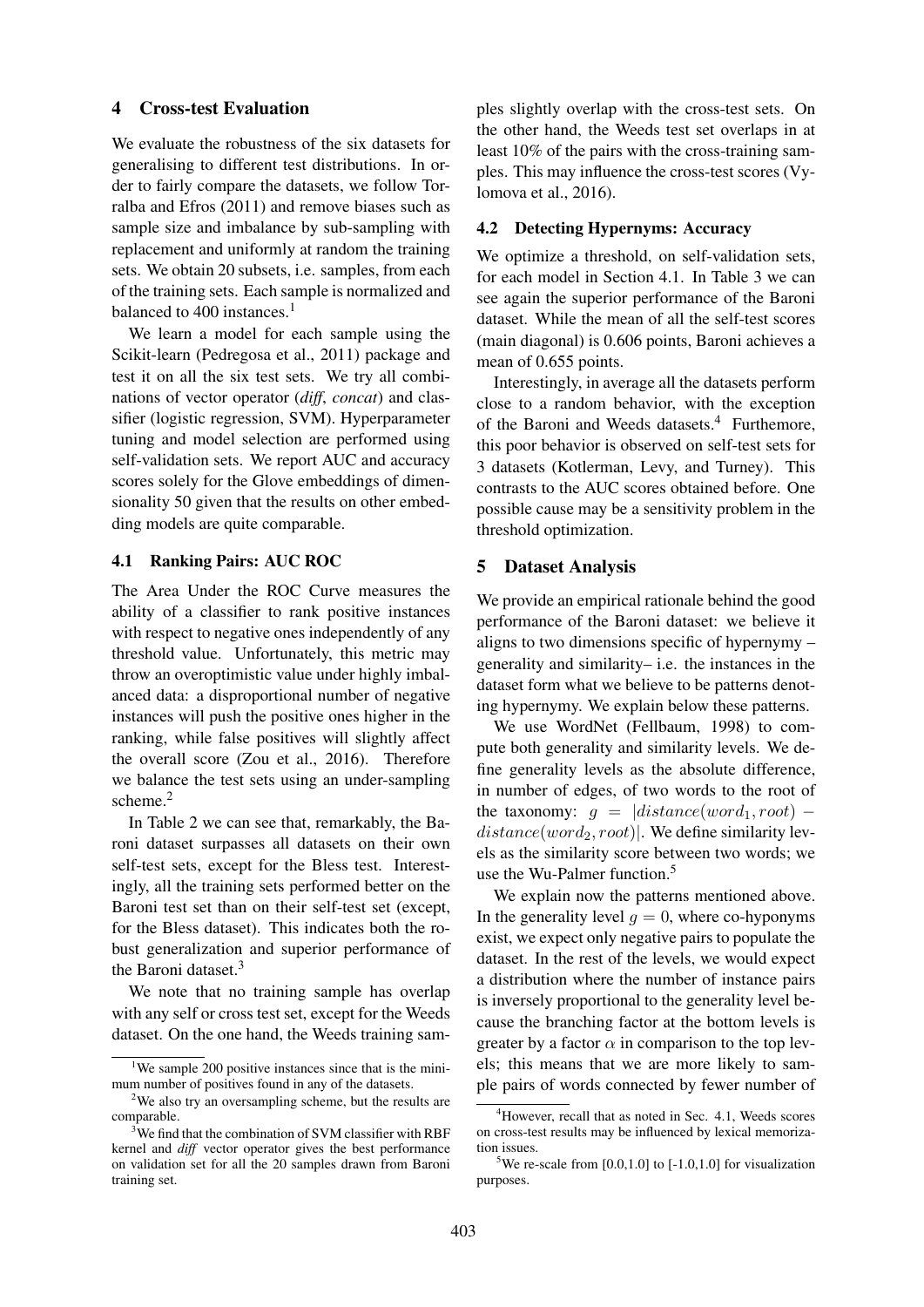| Test<br>Train | Baroni | <b>Bless</b> | Kotlerman | Levy  | Turney | Weeds | Mean  |
|---------------|--------|--------------|-----------|-------|--------|-------|-------|
| Baroni        | 0.916  | 0.711        | 0.616     | 0.702 | 0.654  | 0.686 | 0.714 |
| <b>Bless</b>  | 0.762  | 0.850        | 0.555     | 0.632 | 0.600  | 0.615 | 0.669 |
| Kotlerman     | 0.653  | 0.612        | 0.543     | 0.566 | 0.581  | 0.544 | 0.583 |
| Levy          | 0.716  | 0.611        | 0.592     | 0.698 | 0.569  | 0.533 | 0.619 |
| Turney        | 0.686  | 0.646        | 0.547     | 0.595 | 0.646  | 0.520 | 0.606 |
| Weeds         | 0.817  | 0.645        | 0.574     | 0.687 | 0.637  | 0.675 | 0.672 |

Table 2: Cross-test performance: Mean AUC scores over 20 samples. Self-test score in bold.

| Test<br>Train | Baroni | <b>Bless</b> | Kotlerman | Levy  | Turney | Weeds | Mean  |
|---------------|--------|--------------|-----------|-------|--------|-------|-------|
| Baroni        | 0.812  | 0.638        | 0.587     | 0.653 | 0.608  | 0.636 | 0.655 |
| <b>Bless</b>  | 0.578  | 0.642        | 0.505     | 0.526 | 0.524  | 0.508 | 0.547 |
| Kotlerman     | 0.563  | 0.546        | 0.520     | 0.524 | 0.528  | 0.528 | 0.534 |
| Levy          | 0.521  | 0.510        | 0.507     | 0.522 | 0.509  | 0.496 | 0.510 |
| Turney        | 0.546  | 0.534        | 0.518     | 0.540 | 0.540  | 0.479 | 0.526 |
| Weeds         | 0.736  | 0.579        | 0.553     | 0.626 | 0.599  | 0.600 | 0.615 |

Table 3: Cross-test performance: Mean accuracy scores over 20 samples. Self-test score in bold.

edges than by higher number of edges.

On the other hand, for the similarity distribution, as a function of the number of edges, at large values we expect a dominance of positive instances because the number of edges between the words in a true hypernym pair is generally fewer than between a non-hypernym pair. In addition, as we argued for the generality distribution, we are more likely to sample shorter hypernym pairs than longer pairs.

#### 5.1 Exploring the Baroni dataset

In Fig. 1 we see that at level  $q = 0$  only negative pairs are found in the Baroni dataset. We also observe that the distribution matches the expected distribution along generality levels. In Fig. 2 we see that from the level  $s = 0.2$ , towards the highest levels, there is a clear dominance of positive pairs; though we also find negative pairs in these levels. These negative pairs may be positive pairs reversed, e.g. (wanimal, wcat, *negative*), or pairs with *related* words, e.g.  $(w_{cat}, w_{invertebrate}, neg$ *ative*). We also see that from the level  $s = 0.1$ towards the lowest levels, the negative pairs dominate.

We compare the Baroni distribution with the Turney distribution. In Fig. 3 we observe that the shape of the generality distribution roughly fits our expected distribution; however, we see that positive pairs populate level  $g = 0$ . This seems to show that around 10% of the positive pairs in the Turney dataset are spurious pairs.

In Fig. 4 we observe that the similarity distribution from the Turney dataset does not fit the expected distribution. Even though at high levels the dominance is mainly of positive pairs, at low levels we also see a strong presence of positive pairs along with negative pairs. This may imply that a high number of positive pairs are noisy or inconsistent, which may explain the low performance of the Turney dataset.



Figure 1: Distribution of instance pairs on the Baroni dataset along generality levels.

#### 5.2 Mimicking the Baroni Distribution

We believe that the patterns found in the Baroni training set may be part of the cause of its good performance. To corroborate our hypothesis, we draw a new training set from the union of all the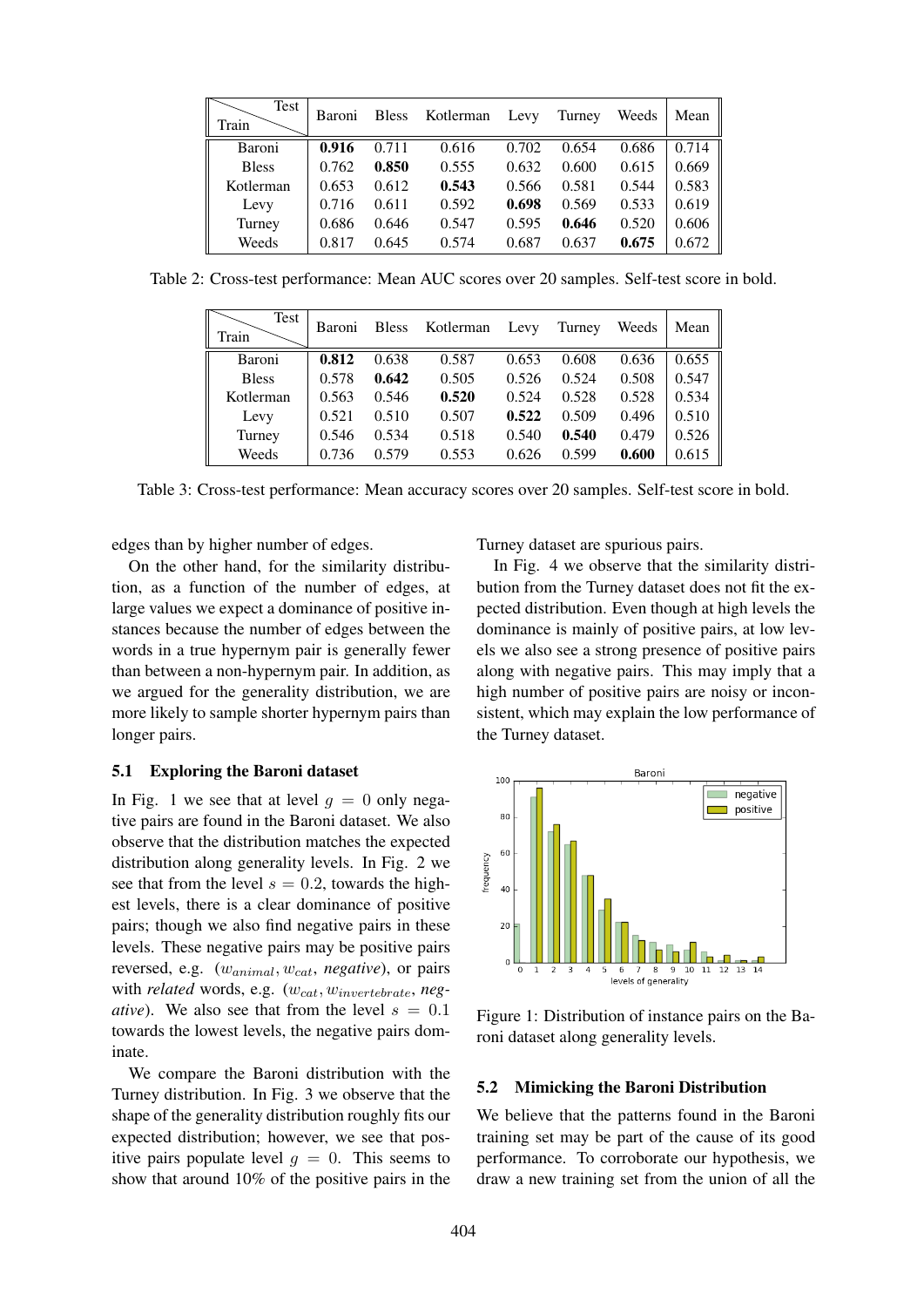| Test<br>Train                                                                                                                         | Baroni | <b>Bless</b>                                                                                                        | Kotlerman | Levy | Turney | Weeds | Mean  |
|---------------------------------------------------------------------------------------------------------------------------------------|--------|---------------------------------------------------------------------------------------------------------------------|-----------|------|--------|-------|-------|
| New train set $\begin{bmatrix} 0.794(0.05) & 0.664(0.02) & 0.580(0.03) & 0.644(0.02) & 0.596(0.02) & 0.629(0.03) \end{bmatrix}$ 0.651 |        |                                                                                                                     |           |      |        |       |       |
| <b>Baseline</b>                                                                                                                       |        | $\vert 0.775(0.06) \vert 0.655(0.02) \vert 0.566(0.03) \vert 0.641(0.02) \vert 0.596(0.02) \vert 0.598(0.03) \vert$ |           |      |        |       | 0.638 |

Table 4: New dataset vs. Baseline: Mean accuracy scores and standard deviation over 20 samples.



Figure 2: Distribution of instance pairs on the Baroni dataset along similarity levels.



Figure 3: Distribution of instance pairs on the Turney dataset along generality levels.

training sets such that we mimic the Baroni distributions in Fig. 1 and Fig. 2. More specifically, we allow a pair to populate our new training set if it fulfils constraints regarding the number of instances along generality and similarity levels.

One example constraint that needs to be fulfilled for positive pairs is: IF generality level  $q > 0$ AND positive vs. negative pairs ratio is fulfilled according to ratio  $r<sub>q</sub>$  AND similarity level  $s$  >= 0.1 AND positive vs. negative pairs ratio is fulfilled according to ratio  $r_s$  THEN accept pair.

We obtain 20 balanced and normalized samples populated with 400 instances in each of them. We compare against a dataset baseline where we allow any pair, chosen uniformly at random, to populate



Figure 4: Distribution of instance pairs on the Turney dataset along similarity levels.

the baseline. For building the dataset baseline, we use the same random seeds as those used for building the samples that mimic the Baroni distribution. In Table 4 we see how the new training set robustly outperforms the baseline. These results support our hypothesis for why the Baroni dataset is able to outperform all the datasets.

## 6 Conclusions

We performed the first dataset-centric analysis for investigating how well we can predict hypernym pairs from word embeddings. We showed in crosstest evaluations how –in contrast to what results from previous work suggest– the Baroni dataset is the only one that consistently enables us to predict hypernym pairs. We empirically showed that the superior performance of the Baroni dataset may be in part due to its alignment to two dimensions relevant to of hypernymy: generality and similarity. We empirically corroborated this hypothesis by building a new training set that mimics the Baroni distribution and outperforms on average a dataset baseline.

### Acknowledgments

The first author was sponsored by CONACYT. The second author was supported by an Allen Distinguished Investigator Award and a Marie Curie Career Integration Award.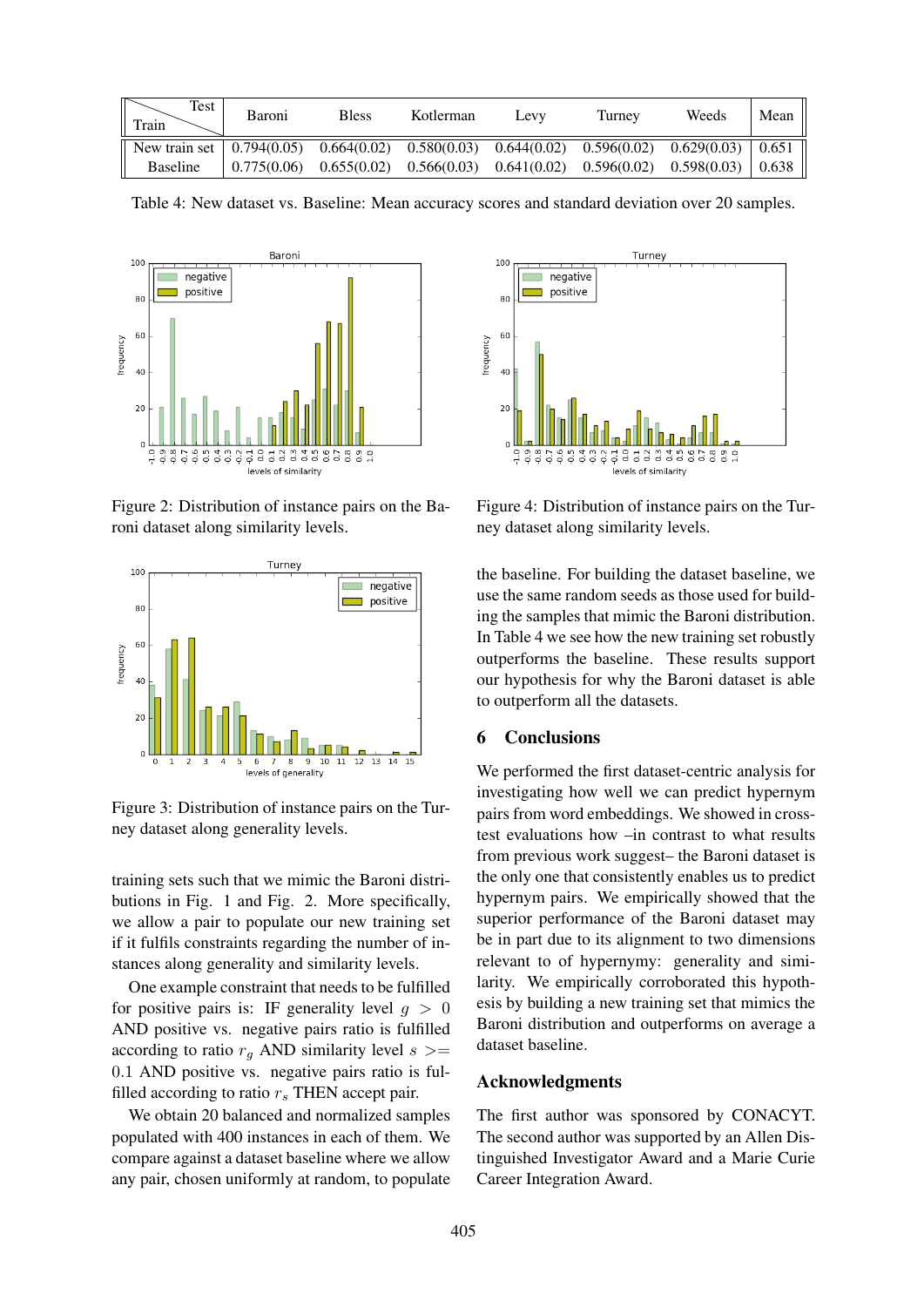#### References

- Marco Baroni and Alessandro Lenci. 2011. How we blessed distributional semantic evaluation. In *Proceedings of the GEMS 2011 Workshop on GEometrical Models of Natural Language Semantics*, pages 1–10. Association for Computational Linguistics.
- Marco Baroni, Raffaella Bernardi, Ngoc-Quynh Do, and Chung-chieh Shan. 2012. Entailment above the word level in distributional semantics. In *Proceedings of the 13th Conference of the European Chapter of the Association for Computational Linguistics*, pages 23–32, Avignon, France, April. Association for Computational Linguistics.
- Christiane Fellbaum. 1998. *WordNet: An Electronic Lexical Database*. MIT Press., Cambridge, MA.
- Ruiji Fu, Jiang Guo, Bing Qin, Wanxiang Che, Haifeng Wang, and Ting Liu. 2014. Learning semantic hierarchies via word embeddings. In *Proceedings of the 52nd Annual Meeting of the Association for Computational Linguistics (Volume 1: Long Papers)*, pages 1199–1209, Baltimore, Maryland, June. Association for Computational Linguistics.
- David Jurgens, Saif Mohammad, Peter Turney, and Keith Holyoak. 2012. Semeval-2012 task 2: Measuring degrees of relational similarity. In *\*SEM 2012: The First Joint Conference on Lexical and Computational Semantics – Volume 1: Proceedings of the main conference and the shared task, and Volume 2: Proceedings of the Sixth International Workshop on Semantic Evaluation (SemEval 2012)*, pages 356–364, Montreal, Canada, 7-8 June. Association ´ for Computational Linguistics.
- Lili Kotlerman, Ido Dagan, Idan Szpektor, and Maayan Zhitomirsky-Geffet. 2010. Directional distributional similarity for lexical inference. *Natural Language Engineering*, 16(04):359–389.
- Omer Levy, Ido Dagan, and Jacob Goldberger. 2014. Focused entailment graphs for open ie propositions. In *Proceedings of the Eighteenth Conference on Computational Natural Language Learning*, pages 87–97, Ann Arbor, Michigan, June. Association for Computational Linguistics.
- Omer Levy, Steffen Remus, Chris Biemann, and Ido Dagan. 2015. Do supervised distributional methods really learn lexical inference relations? In *Proceedings of the 2015 Conference of the North American Chapter of the Association for Computational Linguistics: Human Language Technologies*, pages 970–976, Denver, Colorado, May–June. Association for Computational Linguistics.
- Silvia Necsulescu, Sara Mendes, David Jurgens, Núria Bel, and Roberto Navigli. 2015. Reading between the lines: Overcoming data sparsity for accurate classification of lexical relationships. In *Proceedings of the Fourth Joint Conference on Lexical and Computational Semantics*, pages 182–192, Denver,

Colorado, June. Association for Computational Linguistics.

- F. Pedregosa, G. Varoquaux, A. Gramfort, V. Michel, B. Thirion, O. Grisel, M. Blondel, P. Prettenhofer, R. Weiss, V. Dubourg, J. Vanderplas, A. Passos, D. Cournapeau, M. Brucher, M. Perrot, and E. Duchesnay. 2011. Scikit-learn: Machine learning in Python. *Journal of Machine Learning Research*, 12:2825–2830.
- Jeffrey Pennington, Richard Socher, and Christopher Manning. 2014. Glove: Global vectors for word representation. In *Proceedings of the 2014 Conference on Empirical Methods in Natural Language Processing (EMNLP)*, pages 1532–1543, Doha, Qatar, October. Association for Computational Linguistics.
- Stephen Roller and Katrin Erk. 2016. Relations such as hypernymy: Identifying and exploiting hearst patterns in distributional vectors for lexical entailment. In *Proceedings of the 2016 Conference on Empirical Methods in Natural Language Processing*, pages 2163–2172, Austin, Texas, November. Association for Computational Linguistics.
- Stephen Roller, Katrin Erk, and Gemma Boleda. 2014. Inclusive yet selective: Supervised distributional hypernymy detection. In *Proceedings of COLING 2014, the 25th International Conference on Computational Linguistics: Technical Papers*, pages 1025– 1036, Dublin, Ireland, August. Dublin City University and Association for Computational Linguistics.
- Antonio Torralba and Alexei A. Efros. 2011. Unbiased look at dataset bias. In *Computer Vision and Pattern Recognition (CVPR), 2011 IEEE Conference on*, pages 1521–1528. IEEE.
- Peter D. Turney and Saif M. Mohammad. 2015. Experiments with three approaches to recognizing lexical entailment. *Natural Language Engineering*, 21(03):437–476.
- Ekaterina Vylomova, Laura Rimell, Trevor Cohn, and Timothy Baldwin. 2016. Take and took, gaggle and goose, book and read: Evaluating the utility of vector differences for lexical relation learning. In *Proceedings of the 54th Annual Meeting of the Association for Computational Linguistics (Volume 1: Long Papers)*, pages 1671–1682, Berlin, Germany, August. Association for Computational Linguistics.
- Julie Weeds, Daoud Clarke, Jeremy Reffin, David Weir, and Bill Keller. 2014. Learning to distinguish hypernyms and co-hyponyms. In *Proceedings of COL-ING 2014, the 25th International Conference on Computational Linguistics: Technical Papers*, pages 2249–2259, Dublin, Ireland, August. Dublin City University and Association for Computational Linguistics.
- Maayan Zhitomirsky-Geffet and Ido Dagan. 2009. Bootstrapping distributional feature vector quality. *Computational linguistics*, 35(3):435–461.